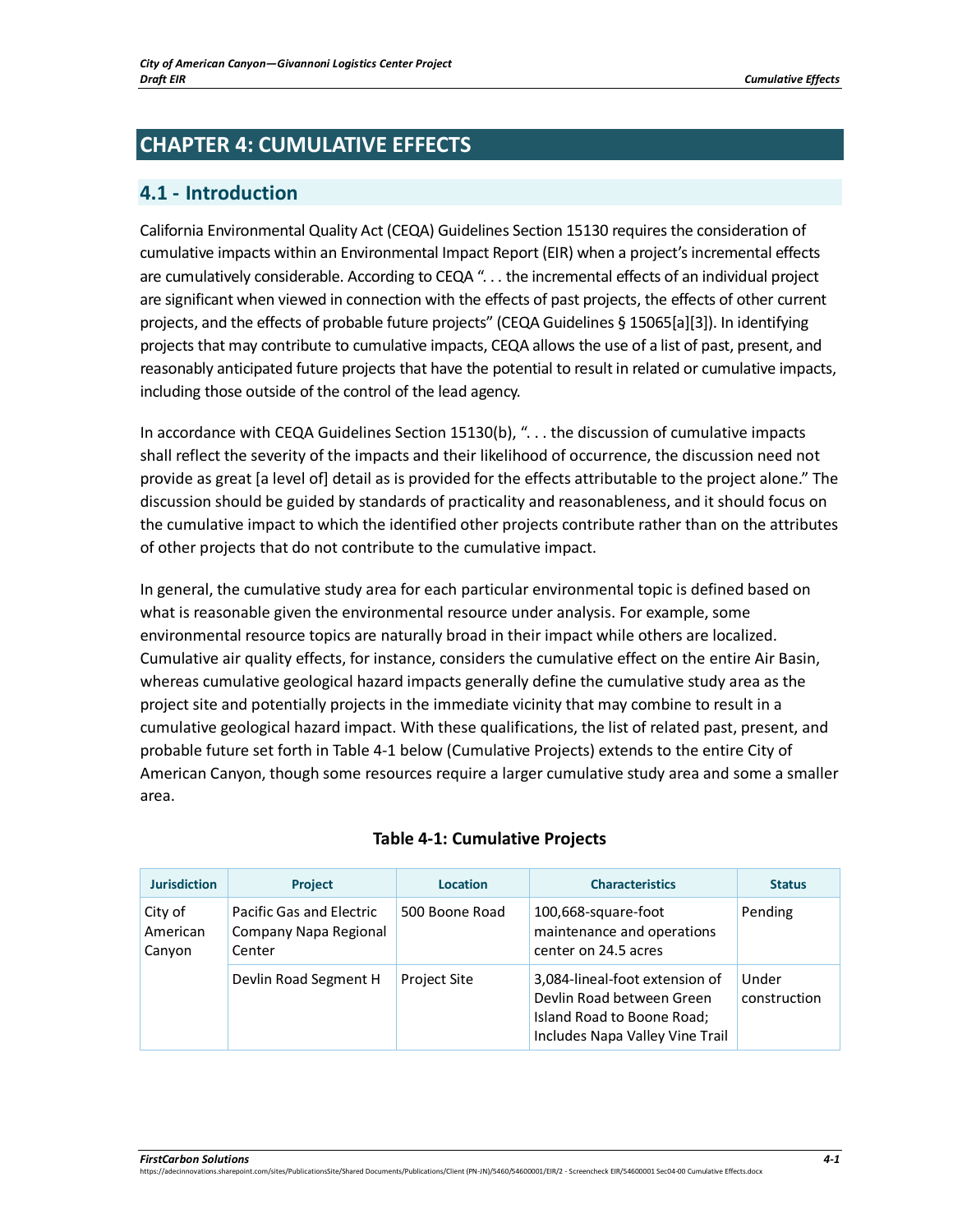| Project                                                                                                                 | <b>Location</b>                                                                  | <b>Characteristics</b>                                                                                                                           | <b>Status</b>                |
|-------------------------------------------------------------------------------------------------------------------------|----------------------------------------------------------------------------------|--------------------------------------------------------------------------------------------------------------------------------------------------|------------------------------|
| <b>Green Island Road</b><br>Widening                                                                                    | <b>Green Island Road</b><br>between State<br>Route (SR) 29 and a<br>cul-de-sac   | Reconstruction of roadway;<br>Addition of a two-way left-turn<br>lane, curb, gutter, sidewalks;<br>Construction of the Napa<br>Valley Vine Trail | Approved; Not<br>constructed |
| Napa-Vallejo Waste<br>Management Authority<br>Construction and<br><b>Demolition Debris</b><br><b>Recycling Facility</b> | South Kelly<br>Road/Devlin Road<br>(southwest<br>quadrant)                       | Enclosed construction and<br>demolition debris recycling<br>facility on 9 acres                                                                  | Approved; Not<br>constructed |
| Napa Airport Corporate<br>Center                                                                                        | South Kelly<br>Road/Devlin Road<br>(southeast<br>quadrant)                       | 300,000-square-foot business<br>park on 35 acres                                                                                                 | Approved; Not<br>constructed |
| Commerce Court<br><b>Distribution Centers</b>                                                                           | Commerce Court                                                                   | Two warehouses (224,593<br>square feet and 217,294<br>square feet) on 20.56 acres                                                                | Pending                      |
| Sentinels of Freedom<br>Property                                                                                        | West of Napa<br>Logistics; South of<br>Napa County<br>Airport                    | Two warehouses (224,593<br>square feet and 217,294<br>square feet) on 20.56 acres                                                                | Pending                      |
| Watson Ranch Specific<br>Plan                                                                                           | East of Napa<br>Junction                                                         | 1,253 dwelling units; 50<br>live/work units; 93,500-square-<br>feet commercial; 100-room<br>hotel; 600-student school                            | Under<br>construction        |
| <b>Broadway District</b><br>Specific Plan                                                                               | SR-29 corridor<br>from the southern<br>city limit to Green<br><b>Island Road</b> | 1,200 dwelling units; 840,000<br>square feet of nonresidential<br>uses within 300 acres                                                          | Under<br>Construction        |
|                                                                                                                         | Source: City of American Canyon 2021.                                            |                                                                                                                                                  |                              |

# **4.2 - Cumulative Impact Analysis**

The cumulative impact analysis below is guided by the requirements of CEQA Guidelines Section 15130. Key principles established by this section include:

- A cumulative impact only occurs from impacts caused by the proposed project together with other projects. An EIR should not discuss impacts that do not result from the proposed project.
- When the combined cumulative impact from the increment associated with the proposed project and other projects is not significant, an EIR need only briefly explain why the impact is not significant; detailed explanation is not required.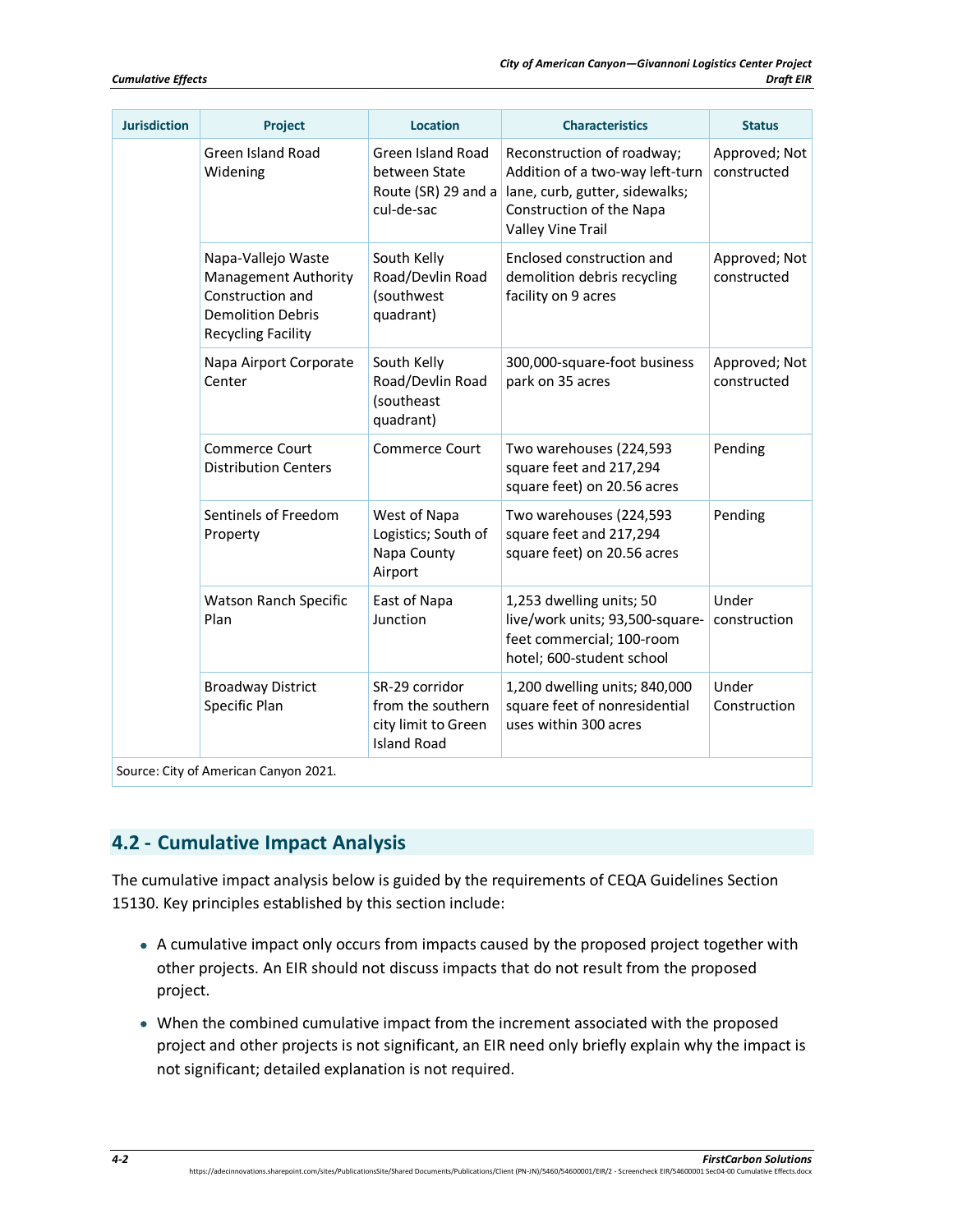• An EIR may determine that a project's contribution to a cumulative effect impact would be rendered less than cumulatively considerable if a project is required to implement or fund its fair share of mitigation intended to alleviate the cumulative impact.

The cumulative impact analysis that follows relies on these principles as the basis for determining the significance of the proposed project's cumulative contribution to various impacts.

# **4.2.1 - Aesthetics, Light, and Glare**

The geographic scope of the cumulative aesthetics, light, and glare analysis is the 0.25-mile radius surrounding the project site. This is the area within view of the project site and, therefore, the area most likely to experience cumulative changes in visual character or experience cumulative light and glare impacts.

Several of the projects listed in Table 4-1 are immediately adjacent to or within 0.25 mile of the project site (e.g., Napa Logistics Park, Napa Airport Corporate Center, Devlin Road Transfer Station Construction and Demolition Debris Recycling Facility, the Devlin Road Extension, etc.).

The project site and the surrounding area have long been planned to accommodate large industrial and warehouse uses and are isolated and separate from the residential areas of the City. The existing surrounding uses are large industrial uses. The City of American Canyon General Plan designates the project site as "Industrial," and the American Canyon Zoning Ordinance zones the project site as "General Industrial." Both land use designations permit the types of end uses envisioned by the proposed project and other existing, approved, and reasonably foreseeable future developments.

Although the development of the proposed project would fundamentally change the visual character of the project site, it would be compatible with surrounding industrial uses and would be consistent with the City of American Canyon General Plan land use designation for the project site. Because the proposed project would preserve 48 acres of the project site that contain No Name Creek and associated wetlands, this area would continue to provide a visual buffer between the industrial uses and the undeveloped marsh area near the Napa River. The project site would feature attractive landscaping consisting of trees, shrubs, and groundcover. Landscaping would be installed along internal roadways, around the buildings, and in the parking areas and would be approved and installed at the time of construction of each building. Design Permits would be required from the City to approve the specific building and site design on each lot, including building height. Furthermore, due to its location, it would not degrade any views of a scenic vista such as the Napa River or Sulphur Springs Hills. Other past projects, present projects under construction, and reasonably foreseeable projects in the surrounding area would be subject to similar landscaping and design requirements. Therefore, the proposed project, in conjunction with other past, present, and reasonably foreseeable projects, would not result in cumulatively significant aesthetic impacts.

The past, present, and reasonably foreseeable developments near the project site have contributed to—and would continue to contribute to—ambient light and glare in the project vicinity. The proposed project would install new sources of light and glare on the project site from exterior building lighting, security lighting, and lights and glare associated with vehicles accessing the project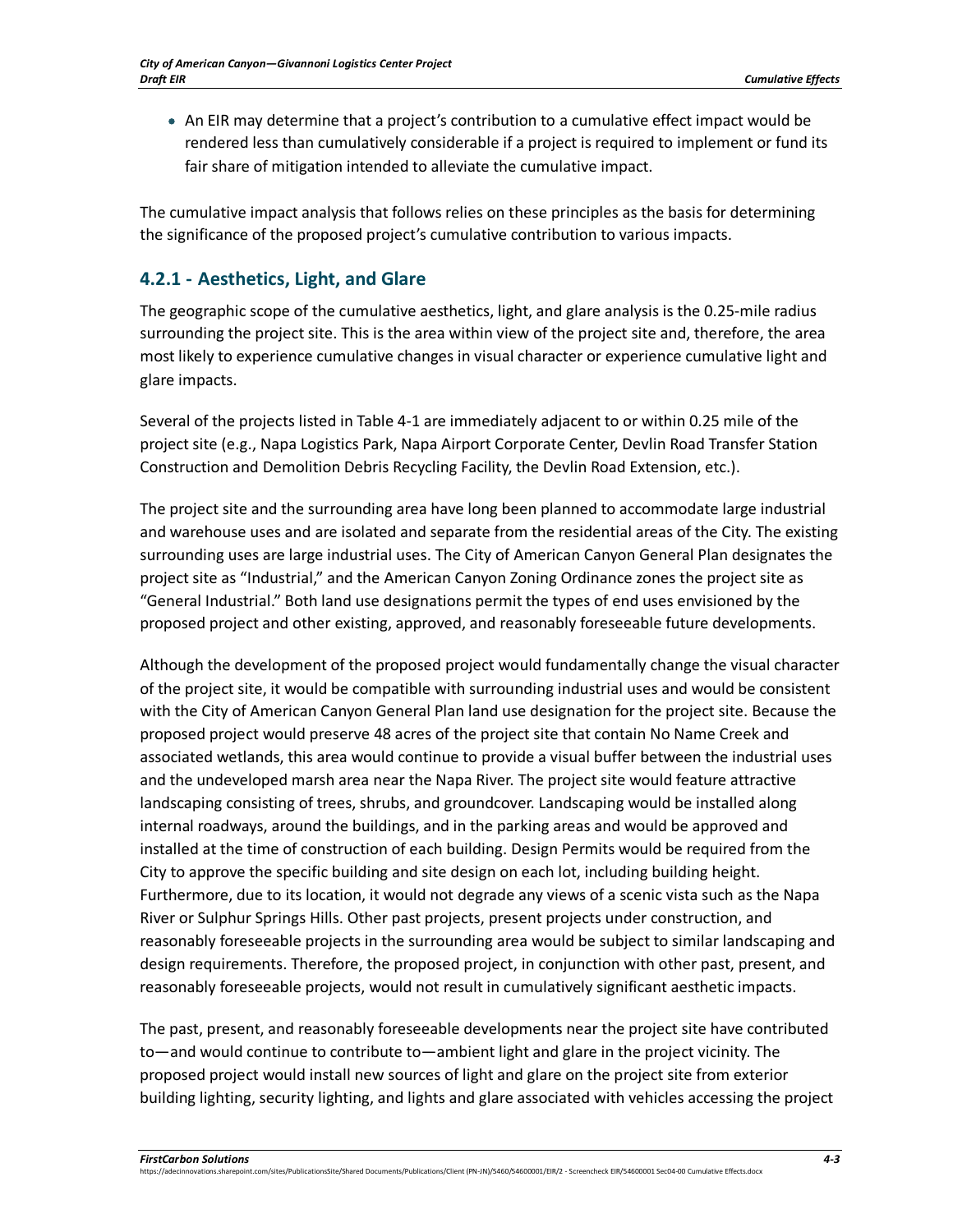site. Mitigation Measure (MM) AES-3 requires new exterior lighting fixtures to employ full cut-off fixtures to direct light downward and eliminate spillage. Other past, present, and reasonably foreseeable future developments in the project vicinity that involve the installation of new exterior lighting fixtures have been and would be required to implement similar standard measures to prevent light spillage. Therefore, the proposed project, in conjunction with other past, present, and reasonably foreseeable projects in the applicable geographic area, would not have a cumulatively significant impact related to light and glare.

### **4.2.2 - Air Quality**

The geographic scope of the cumulative air quality analysis is the San Francisco Bay Area Air Basin, which covers all or portions of the counties of Alameda, Contra Costa, Marin, Napa, San Francisco, San Mateo, Santa Clara, Sonoma, and Solano. Air quality is impacted by topography, dominant air flows, atmospheric inversions, location, and season; therefore, using the Air Basin represents the area most likely to be impacted by air emissions. The Bay Area Air Quality Management District (BAAQMD) CEQA Guidelines cumulative significance criteria are used in the cumulative analysis of air quality.

The Air Basin is currently designated as nonattainment for the State and federal ozone and  $PM_{2.5}$ standards and the  $PM_{10}$  State standards. While an air quality plan exists for ozone, none currently exists for particulate matter. A project would be judged to conflict with or obstruct implementation of the regional air quality plan if it would result in substantial new regional emissions not foreseen in the air quality planning process. Regional emissions forecasts in the air quality plan are based on population and employment forecasts based on City and County General Plans. The proposed project is consistent with land use designations and applicable goals and policies of the American Canyon General Plan, site zoning, and other applicable land use regulatory documents. As such, the proposed project would be considered planned growth. The proposed project would not result in a substantial unplanned increase in population, employment, or regional growth or in Vehicle Miles Traveled (VMT) and would not conflict with or obstruct implementation of the air quality plan in this regard.

Additionally, the proposed project would meet all of the applicable Land Use Measures and Energy and Climate Measures contained in the BAAQMD's Clean Air Plan. For example, the proposed project would not preclude extension of a transit line or bike path, propose excessive parking beyond parking requirements, or otherwise create an impediment or disruption to implementation of any air quality plan control measures.

In developing thresholds of significance for air pollutants, BAAQMD established numerical thresholds for determining when a project's individual contributions would be cumulatively considerable. If a project does not exceed the identified significance thresholds, its emissions would not be cumulatively considerable, resulting in less than significant air quality impacts to the region's existing air quality conditions. The proposed project would emit operational criteria pollutant emissions (reactive organic gases and oxides of nitrogen) at levels that would exceed the BAAQMD CEQA Guidelines and significance thresholds. Mitigation is proposed requiring the implementation of criteria pollutant emissions reduction measures; however, mitigation would not reduce these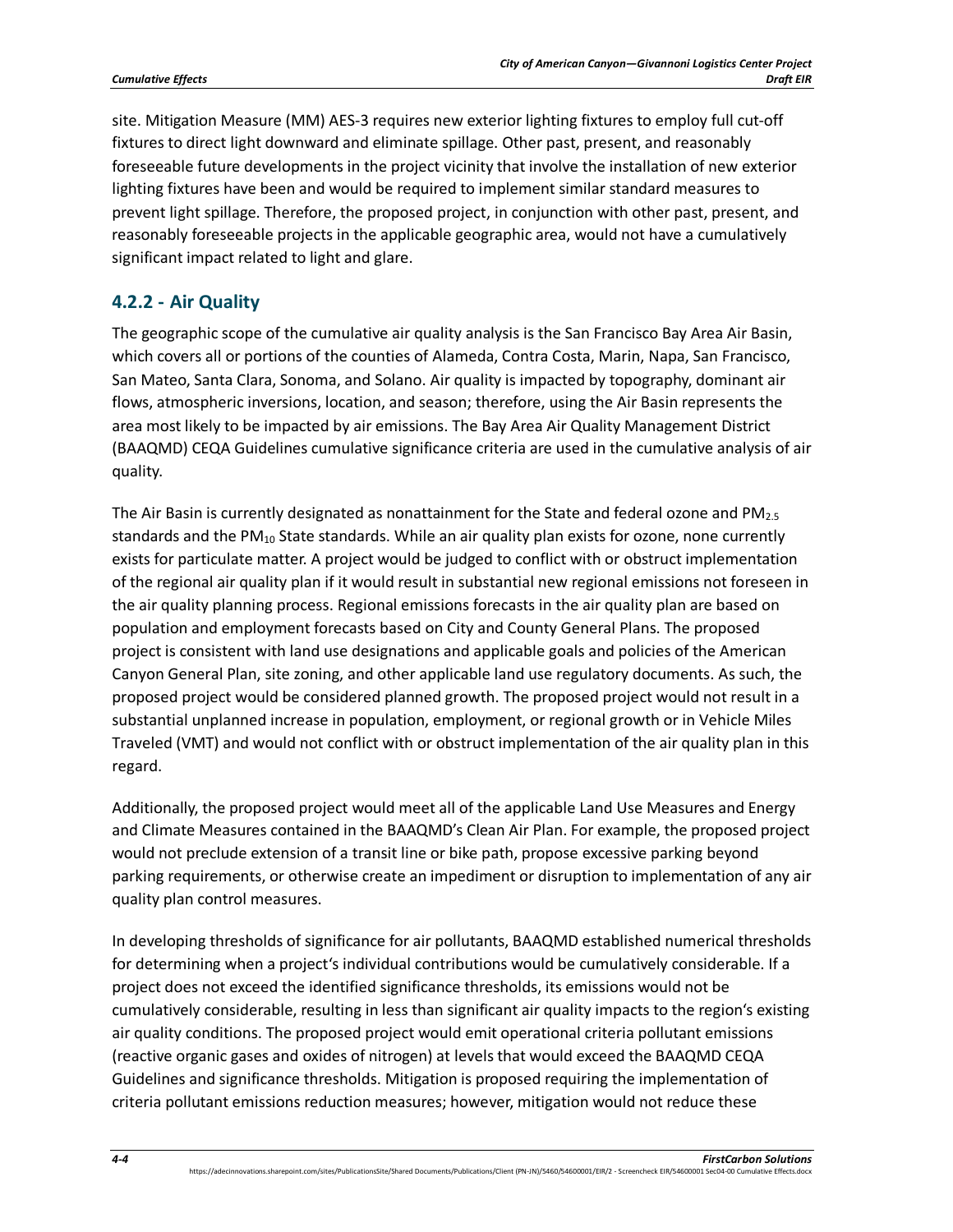emissions to below BAAQMD thresholds. Because the proposed project cannot reduce criteria pollutant emissions to below BAAQMD regional thresholds with mitigation, the proposed project would contribute to a cumulatively considerable (i.e., significant and unavoidable) regional air quality impact with regard to consistency with the BAAQMD's current Clean Air Plan.

With implementation of fugitive dust control measures, the proposed project would not result in any localized construction fugitive dust impacts. The proposed project was not found to result in any CO hotspots or project-level health risk impacts to sensitive receptors or to create objectionable odors affecting a substantial number of people. Therefore, the proposed project would not contribute to any potential significant cumulative significant impact related to localized criteria pollutant impacts from fugitive dust, CO, or objectionable odors.

As noted above, the proposed project would emit operational criteria pollutant emissions (reactive organic gases and oxides of nitrogen) at levels that would exceed the BAAQMD 2010 CEQA Guidelines and significance thresholds. Therefore, the proposed project would contribute to a cumulatively significant and unavoidable regional air quality impact in regard to criteria pollutants.

As noted above, BAAQMD's established numerical thresholds for individual projects are set at levels determined to represent cumulatively considerable emissions. Since the proposed project's health risk impacts and  $PM<sub>2.5</sub>$  concentration at sensitive receptors are below these levels under the BAAQMD criteria, the proposed project would not result in a cumulatively considerable contribution to any potentially significant cumulative impact. Nonetheless, because of emissions from existing nearby projects, this EIR concludes that a significant cumulative impact would occur.

### **4.2.3 - Biological Resources**

The geographic scope of the cumulative biological resources analysis is a 0.5-mile radius of the project site. The project site is located at the transition between urban development and the marshes associated with the Napa River; accordingly, habitats in these areas tend to be disrupted and impacts would be localized.

The proposed project has the potential to impact special-status plant species and several specialstatus bird species, including Swainson's hawk, golden eagle, northern harrier, and burrowing owl. However, through the implementation of MM BIO-1a through MM BIO-2e, impacts to these species as a result of the development of the proposed project would be reduced to less than significant levels by requiring pre-construction surveys for these species and establishing buffer zones around any active nests. Although there would be loss of foraging habitat, the cumulative loss of this resource would not be considerable due to the abundance of habitat in the American Canyon area. These mitigation measures would be consistent with other mitigation measure implemented for other projects within the local vicinity of the proposed project including the Devlin Road project and the Green Island Road Reconstruction and Widening project. With the implementation of these mitigation measures any potentially significant cumulative impacts by the probable future projects in Table 4-1, together with the proposed project, would be reduced to less than significant levels.

The proposed project would impact approximately 0.496-acres of palustrine emergent wetlands. Plans for wetland mitigation, including the preservation of an approximately 44.8-acre Wetland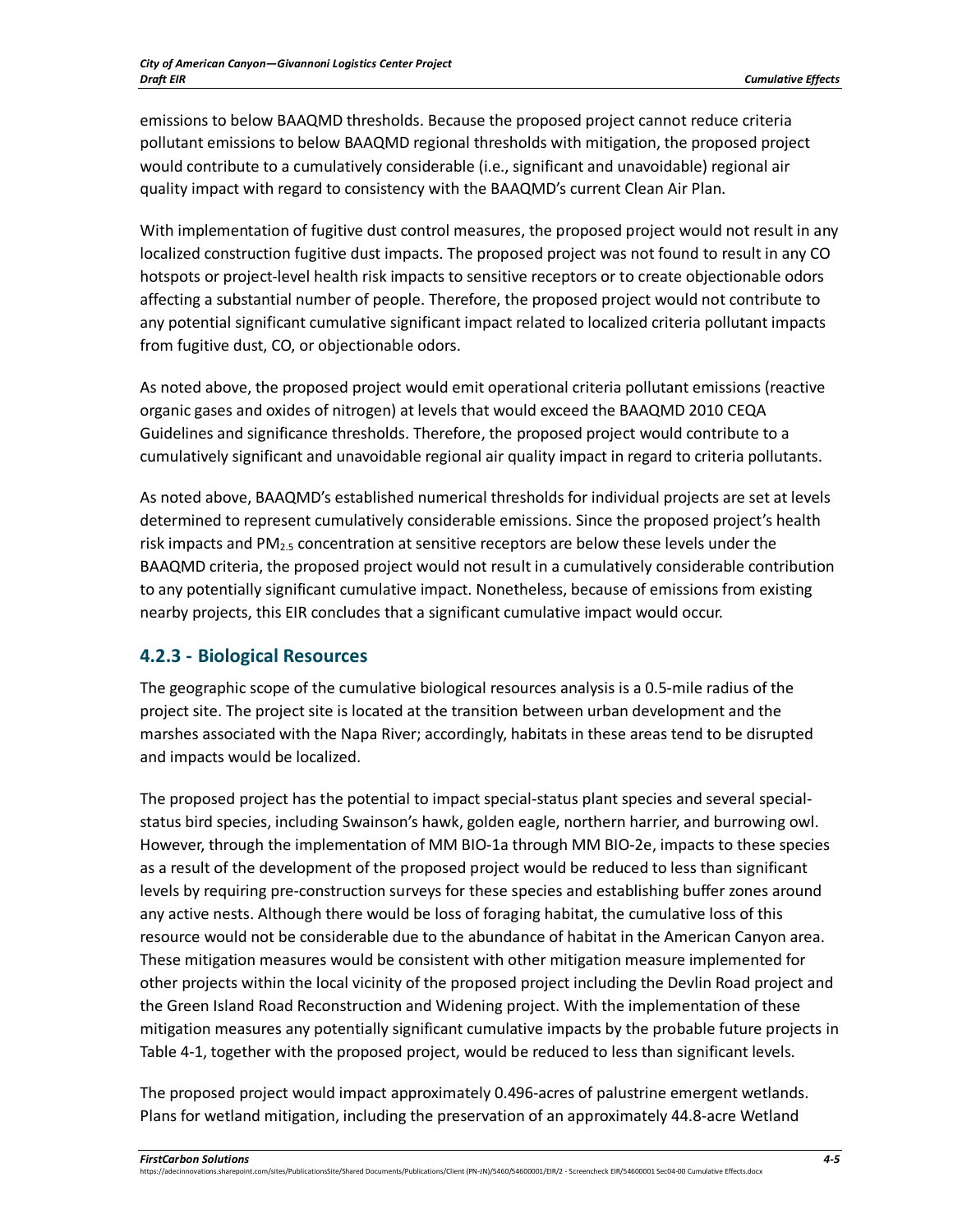Preserve, to include existing wetlands as well as established/created wetlands, are intended to offset wetland impacts of buildout development of the project site. No Name Creek is contained within the approximately 44.8-acre Wetland Preserve; no impacts to the palustrine emergent wetland swale associated with No Name Creek would occur from the proposed project in the area east of Devlin Road. No impacts would occur to areas that would be subject to California Department of Fish and Wildlife (CDFW) jurisdiction under Fish and Game Code Section 1602, therefore the development of the proposed project would not result in greater cumulative impacts to sensitive natural communities or riparian habitats.

The development of Phase 1 of the proposed project would impact 0.496 acres of palustrine emergent wetlands considered waters of the State under the Porter-Cologne Water Quality Control Act as well as 0.004 acres of palustrine emergent wetlands considered waters of the United States. As described in MM BIO-1a, these impacts would require that the applicant apply for and obtain a Nationwide Permit from the United States Army Corps of Engineers (USACE) and a Section 401 Water Quality Certification from the San Francisco Bay Regional Water Quality Control Board (RWQCB) for discharge within 0.004 acres of wetlands. The applicant would also need to apply for and obtain a separate Waiver of Waste Discharge from the San Francisco Bay RWQCB for impacts to 0.496 acres of WOS.

The development of Phase 2 of the proposed project would impact approximately 3.7 acres of wetlands considered both waters of the United States and State. These impacts would require that the applicant submit a separate application for an Individual Permit from USACE to include a plan to compensate for wetland losses as well as a detailed alternatives analysis under the Section 404(b)(1) guidelines to include a detailed evaluation of both on-site and off-site alternatives for the proposed project. Similar to Phase 1, these impacts would also require a Clean Water Act Section 401 Water Quality Certification and a Waiver of Waste Discharge Requirements from the San Francisco Bay RWQCB, as described in MM BIO-1b.

As described in MM BIO-1c, to compensate the loss of these wetlands an approximately 44.8-acre Wetland Preserve fronting the northern boundary of the project site would preserve 7.71 acres of existing wetlands and create approximately 4.7 acres of new wetlands within the Wetland Preserve. The creation of this Wetland Preserve and new wetlands would help offset any significant cumulative impacts to jurisdictional wetlands by the proposed project or other projects listed in Table 4-1 and reduce them to less than significant levels overall.

The wildlife corridor along No Name Creek would remain unaffected by the development of the proposed project and would be entirety contained and incorporated into the Wetland Preserve. Therefore, the proposed project would not result in substantial change in animal populations at the site, nor would it cause a fish or wildlife population to drop below self-sustaining levels. Additionally, the requirement for the implementation of a Stormwater Pollution Prevention Plan (SWPPP) would assure that water quality of nearby waterways is not affected by on-site construction activities. This mitigation measure would be consistent with other mitigation measure implemented for other projects listed in Table 4-1, including the Devlin Road project and the Green Island Road Reconstruction and Widening project. As a result, the proposed project would not result in greater cumulative impacts to potential wildlife corridors.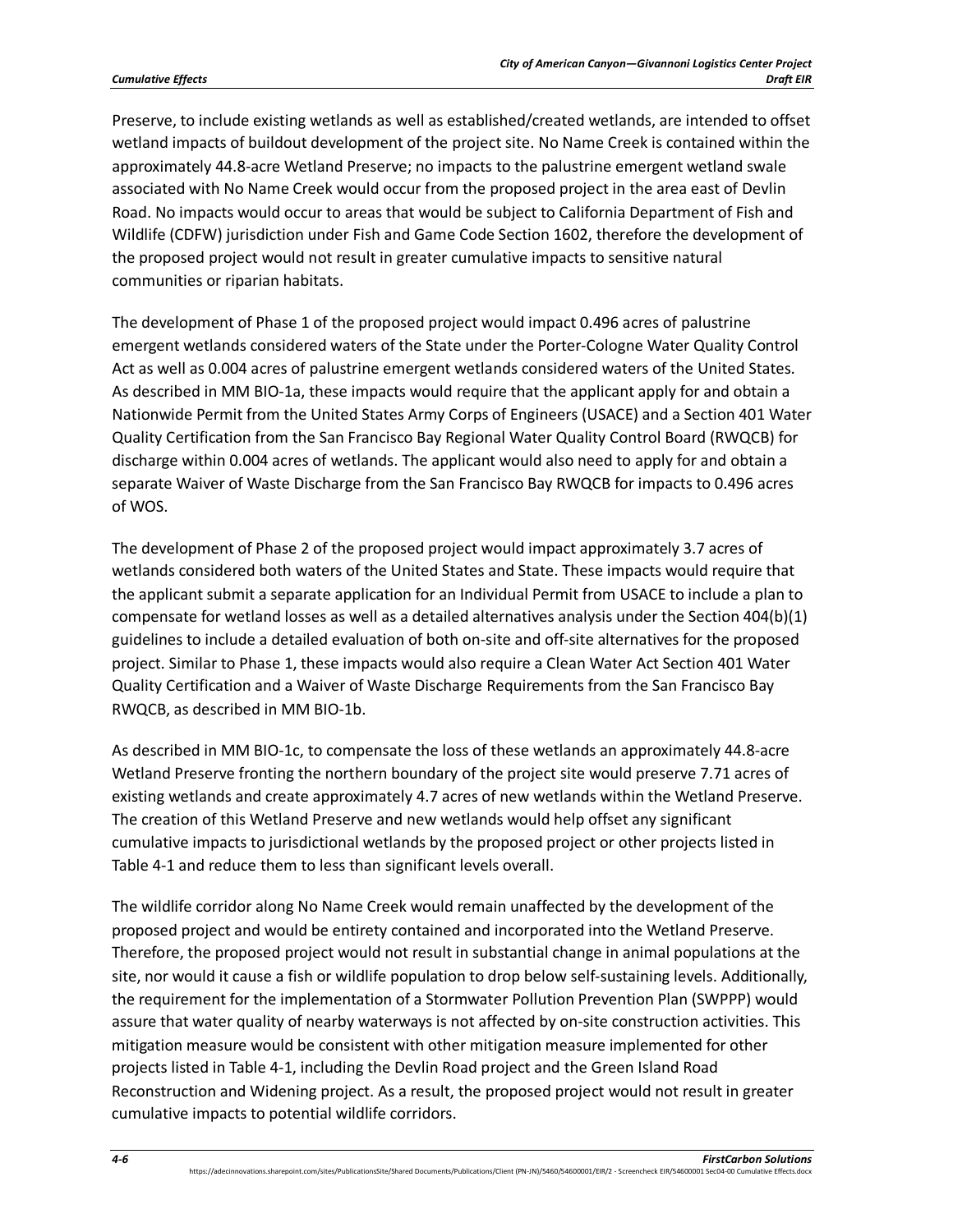The development of the proposed project does have the potential to impact nesting birds if construction includes the removal of vegetation occurs during the breeding season (February 1 to August 31). However, the implementation of MM BIO-4a would avoid direct and indirect impacts to nesting birds by requiring pre-construction nesting bird surveys and establishing buffer zones around any active nests. This mitigation measures would be consistent with other mitigation measure implemented for other projects listed in Table 4-1, including the Devlin Road project and the Green Island Road Reconstruction and Widening project. With the implementation of MM BIO-4a, any cumulative impacts by the proposed project would be reduced to less than significant levels.

# **4.2.4 - Cultural Resources**

The geographic scope of the cumulative cultural resources analysis is a 0.5-mile radius of the project site. Cultural resource impacts tend to be localized because the integrity of any given resource depends on what occurs only in the immediate vicinity around that resource, such as disruption of soils; therefore, in addition to the project site (including the off-site construction areas), the area near the project site would be the area most affected by project activities (generally within a 500 foot radius).

No listed historic resources are within the project boundaries. Thus, none would be adversely impacted by project construction, therefore no cumulative impacts would occur within the City of American Canyon or its immediate vicinity. Archaeological resource impacts tend to be localized, because the integrity of any given resource depends on what occurs in the immediate vicinity around that resource, such as disruption of soils; therefore, in addition to the project site itself, the area near the project site would be the area most affected by project activities (generally within a 0.5-mile radius). Given that the proposed project would not have a known, direct impact on any known archaeological resources, cumulative project impacts are less than significant. Construction activities associated with cumulative development projects in the project vicinity may have the potential to encounter undiscovered cultural resources. These cumulative projects listed in Table 4-1 would be required to mitigate for impacts through compliance with applicable federal and State laws governing cultural resources.

Additionally, the implementation of standard construction mitigation measures would ensure undiscovered cultural resources are not adversely affected by project-related construction activities, which would prevent the destruction or degradation of potentially significant cultural resources in the project vicinity. Given the standard archaeological resources mitigation measures that would apply to the cumulative projects listed in Table 4-1 (including the proposed project), the cumulative impact related to archaeological resources would be less than significant with mitigation (MM CUL-2a, 2b, and 3)

Although there is the possibility that previously undiscovered tribal cultural resources (TCRs) could be encountered by subsurface earthwork activities associated with the cumulative projects, the implementation of construction mitigation measures (MM CUL-4) would ensure that undiscovered TCRs are not adversely affected by cumulative project-related construction activities. Given the low potential for disruption, the standard conditions of approval, and mitigation measures that cumulative projects would be required to implement, the proposed project, in conjunction with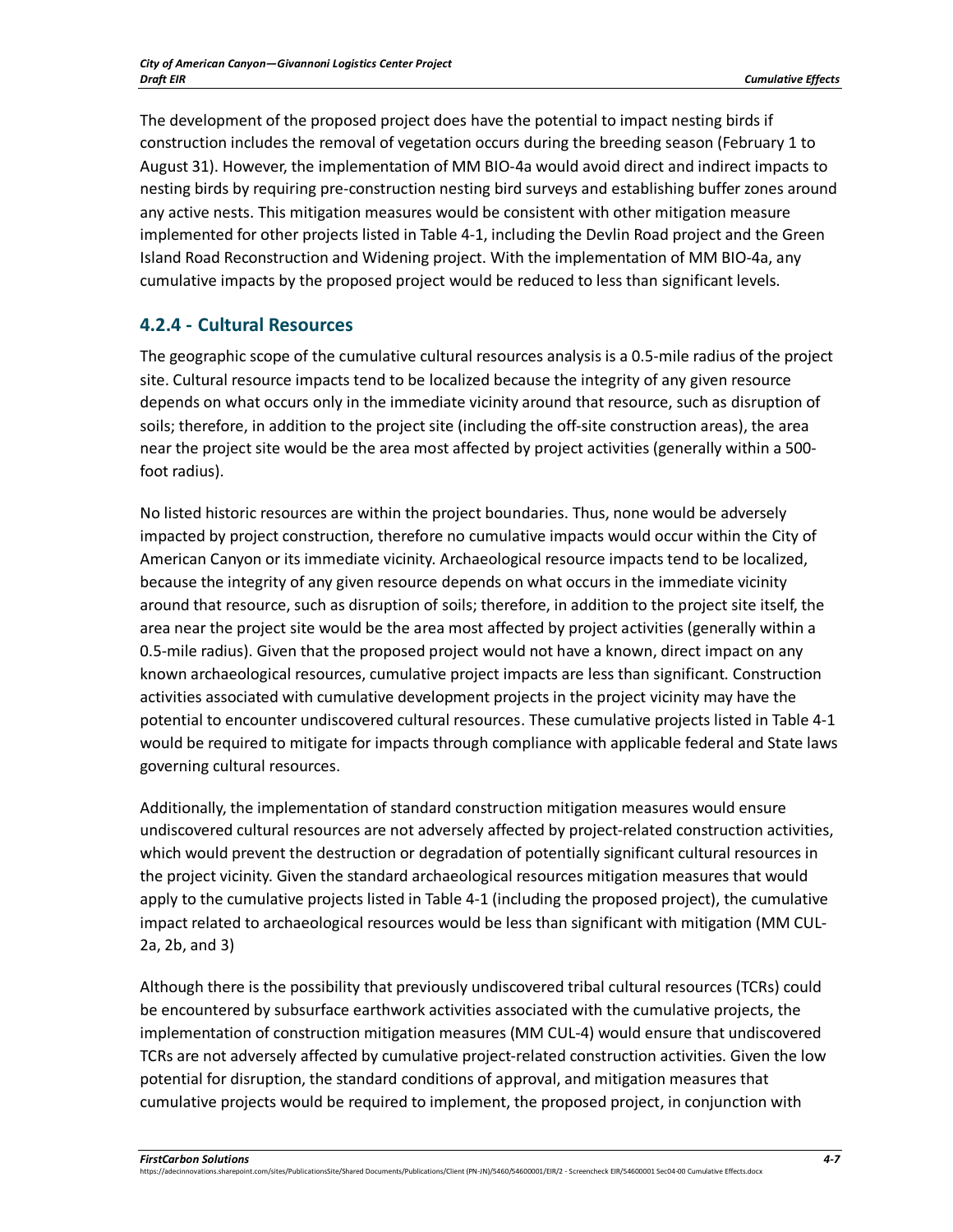other planned and approved projects, would result in a less than significant with mitigation cumulative impact related to TCRs.

With the implementation of MM CUL-2a, MM CUL-2b, MM CUL-3, and MM CUL-4, the proposed project would not result in a significant cumulative impact to cultural resources in the City of American Canyon or surrounding area.

# **4.2.5 - Geology, Soils, and Seismicity**

The geographic scope of the cumulative geology, soils, and seismicity analysis is the project vicinity. Adverse effects associated with geologic, soil, and seismic hazards tend to be site specific, because each project site has its own geologic and soils conditions, and each project has its own design characteristics, localized within the area near the project site most affected by project activities (generally within a 0. 5-mile radius).

Past, present, and future development projects in the project vicinity have the potential to exacerbate exposure to seismic hazards. The West Napa Fault bisects the project site and, thus, the project site may be susceptible to fault rupture during a seismic event. MM GEO-1a requires the project applicant to retain a qualified geotechnical consultant to prepare a fault investigation study and ensure project plans comply with all required setback requirements. Additionally, the project site may be subject to strong ground shaking during an earthquake; thus, MM GEO-1b requires the project applicant to retain a qualified geotechnical consultant to prepare a design-level geotechnical study and implement all California Building Standards Code applicable requirements into project plans. Other nearby past, present, and reasonably foreseeable development projects have been and may exacerbate exposure to similar potential seismic hazards and would be required to comply with the relevant State and local laws designed to mitigate seismic hazards and mitigation measures imposed under CEQA. Therefore, the proposed project in conjunction with other cumulative development would not expose people or structures to substantial adverse effects, including the risk of loss, injury, or death in the event of a major earthquake; fault rupture; ground shaking; seismicrelated ground failure; landslide; or liquefaction.

Regarding soil erosion, development activities could lead to increased erosion rates on-site soils, which could cause unstable ground surfaces and increased sedimentation in nearby streams and drainage channels. MM HYD-1a requires implementation of standard stormwater pollution prevention measures to ensure earthwork activities do not result in substantial erosion off-site. This mitigation, in turn, would have to comply with the National Pollution Discharge Elimination System (NPDES) stormwater permitting program, which regulates water quality originating from construction sites. The NPDES program, which governs projects statewide (and nationwide), requires the preparation and implementation of Stormwater Pollution Prevention Programs for construction activities that disturb more than 1 acre and the implementation of Best Management Practices (BMPs) that ensure the reduction of pollutants during stormwater discharges, as well as compliance with all applicable water quality requirements. The proposed project would be required to comply with these regulations, as have and would other nearby past, present, and reasonably foreseeable development projects. Therefore, the proposed project in conjunction with other nearby cumulative development would not have a cumulatively significant impact associated with erosion.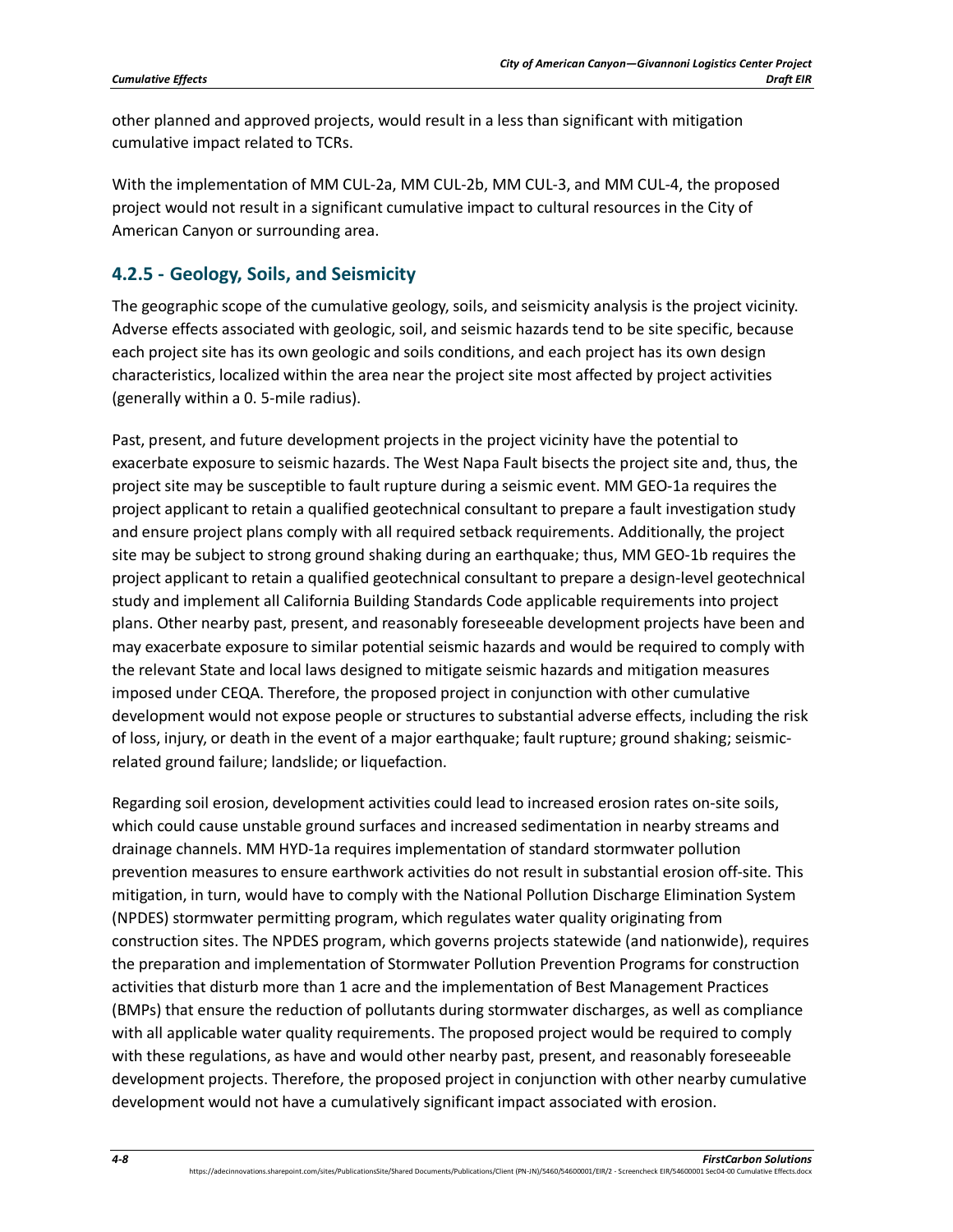The project site contains native soils that have shrink-swell characteristics, which may exacerbate exposure of project structures to expansive soil hazards. MM GEO-1b requires the project applicant to retain a qualified geotechnical consultant to prepare a design-level geotechnical study and incorporate all California Building Standards Code applicable requirements into project plans. Other nearby past, present, and reasonably foreseeable development projects could be exposed to expansive soil hazards and, therefore, have been and would be required to implement similar mitigation measures based on State and local regulations and CEQA requirements. As such, the proposed project, in conjunction with other nearby past, present, and reasonably foreseeable projects, would not have a cumulatively significant impact associated with expansive soils.

Paleontological resources resource impacts tend to be localized, because the integrity of any given resource depends on what occurs in the immediate vicinity around that resource, such as disruption of soils; therefore, in addition to the project site itself, the area near the project site would be the area most affected by project activities (generally within a 0.5-mile radius). Given that the proposed project would not have a known, direct impact on any known paleontological resources, cumulative project impacts are less than significant. Construction activities associated with cumulative development projects in the project vicinity may have the potential to encounter undiscovered paleontological resources. These cumulative projects listed in Table 4-1 would be required to mitigate for impacts through compliance with applicable federal and State laws governing paleontological resources.

Therefore, the proposed project, in conjunction with other past, present, and reasonably foreseeable planned and approved projects in the vicinity, would not have a cumulatively significant impact related to geology, soils, and seismicity.

### **4.2.6 - Greenhouse Gas Emissions**

The geographic scope of the cumulative greenhouse gas (GHG) emissions analysis is the San Francisco Bay Area Air Basin, which covers all or portions of the counties of Alameda, Contra Costa, Marin, Napa, San Francisco, San Mateo, Santa Clara, Sonoma, and Solano. In a larger sense, however, the relevant geographic area is the entire Earth, as explained by the California Supreme Court. "[B]ecause of the global scale of climate change, any one project's contribution is unlikely to be significant by itself." (*Center for Biological Diversity v. Department of Fish and Wildlife* (2015) 62 Cal.4th 204, 219.) "'With respect to climate change, an individual project's emissions would most likely not have any appreciable impact on the global problem by themselves, but they would contribute to the significant cumulative impact caused by greenhouse gas emissions from other sources around the globe. The question therefore becomes whether the proposed project's incremental addition of greenhouse gases is "cumulatively considerable" in light of the global problem, and thus significant.'" (*Id.*, quoting Crockett, Addressing the Significance of Greenhouse Gas Emissions Under CEQA: California's Search for Regulatory Certainty in an Uncertain World (July 2011) Golden Gate U. Envtl. L.J. 203, 207–208).)

The proposed project would emit new GHG emissions, as would other past, present, and reasonably foreseeable projects within the Air Basin. The BAAQMD has not set a numerical threshold of significance for GHG emissions from construction. The BAAQMD has a numerical threshold of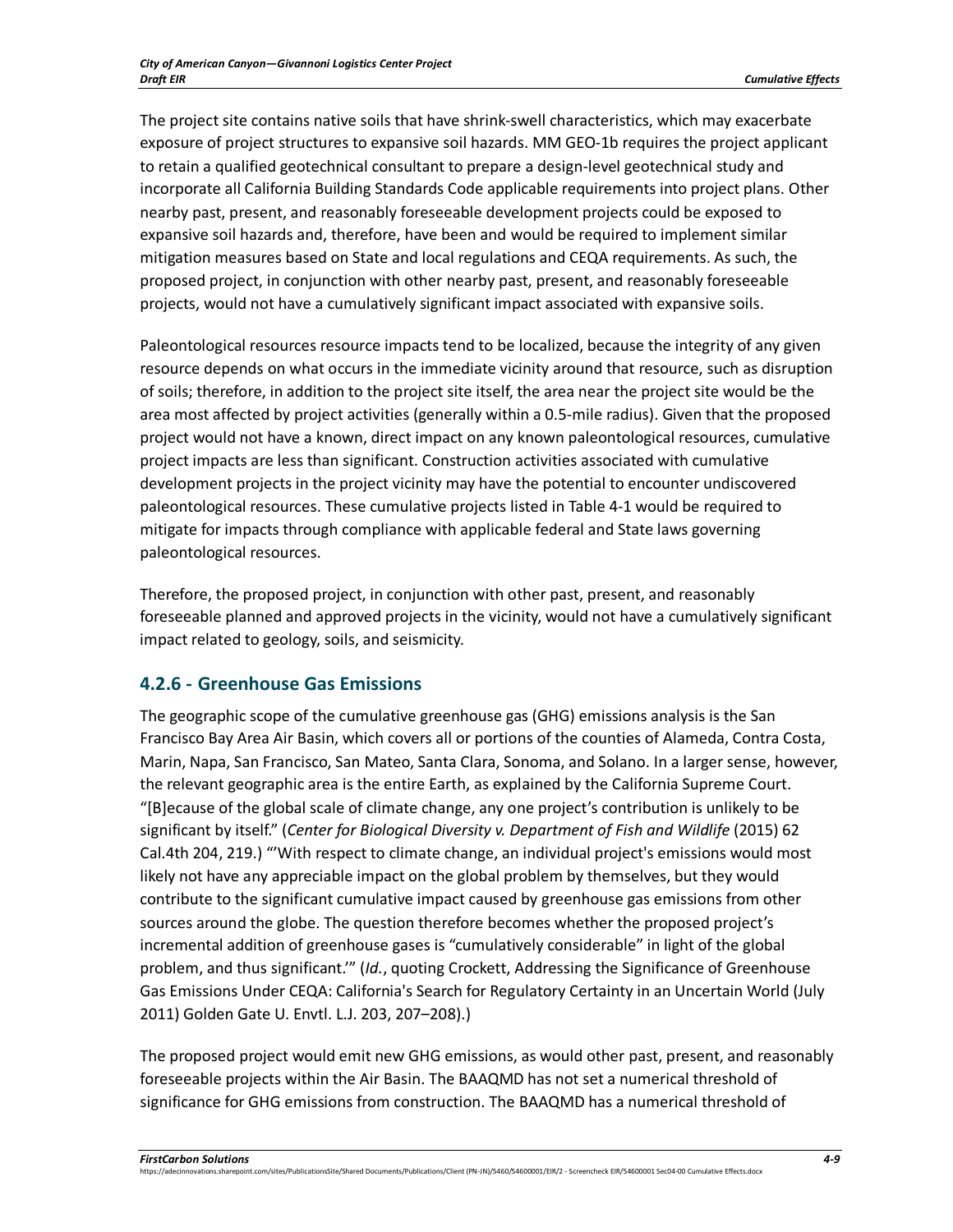significance for GHG emissions from operation as well as a threshold on a per-service population basis. Although the proposed project would comply with relevant elements of the City of American Canyon Energy Efficiency Climate Action Plan (EECAP), such as exceeding the Title 24 standards for new construction, it exceeds both of the BAAQMD operational GHG thresholds and as such could be considered cumulatively significant. As the proposed project also includes a potential new stationary source, GHG emissions from the stationary source were compared to the BAAQMD significance threshold for GHG from stationary sources. The proposed stationary source emissions exceed the relevant BAAQMD significance threshold and as such could be considered cumulatively significant. Therefore, the proposed project, in conjunction with other past, present, and reasonably foreseeable future development in the Air Basin and around the world, would result in a significant cumulative GHG emissions impact. The proposed project's contribution would be cumulatively considerable and thus significant in and of itself.

### **4.2.7 - Hazards and Hazardous Materials**

For most topics the geographic scope of the cumulative hazards and hazardous materials analysis is the project area. Adverse effects of hazards and hazardous materials tend to be localized; therefore, the area near the project area would be most affected by project activities. For the transport of hazardous materials, the geographic scope includes local and regional transportation facilities.

The proposed project would not result in any significant impacts associated with hazardous materials because there is no evidence of contamination from past uses, and any use or storage of hazardous materials during construction or operations would be subject to compliance with regulatory requirements and mitigation measures. Accordingly, all project-related impacts associated with hazardous materials were found be less than significant. As with the proposed project, other past, present, and reasonably foreseeable projects have been and would continue to be required to comply with applicable federal, State, and local regulatory requirements regarding the transport of hazardous materials, clean up of hazardous materials, and the use and storage of hazardous materials during construction and operation. Additionally, hazardous material impacts tend to be localized to individual project sites. Consequently, no significant cumulative impacts would occur.

The proposed project would create a wetland preserve in the northern portion of the project site. Mitigation is proposed requiring the implementation of a wildlife management plan to minimize the avian attractant potential of the Wetlands Preserve to avoid creating hazards to aviation. Other past, present, and reasonably foreseeable projects would not create a wildlife attractant hazard for the Napa County Airport, because required compliance with the Napa County Airport Land Use Compatibility Plan and Federal Aviation Administration (FAA) regulations would ensure inappropriate land uses do not locate near the airport. Additionally, stormwater and landscaping features of the proposed project and other land uses would include management plans to avoid or reduce the potential for wildlife hazards. Consequently, no significant cumulative impacts would occur. Therefore, the proposed project, in conjunction with other past, approved, and reasonably foreseeable future projects, would not have a cumulatively significant impact related to hazards and hazardous materials.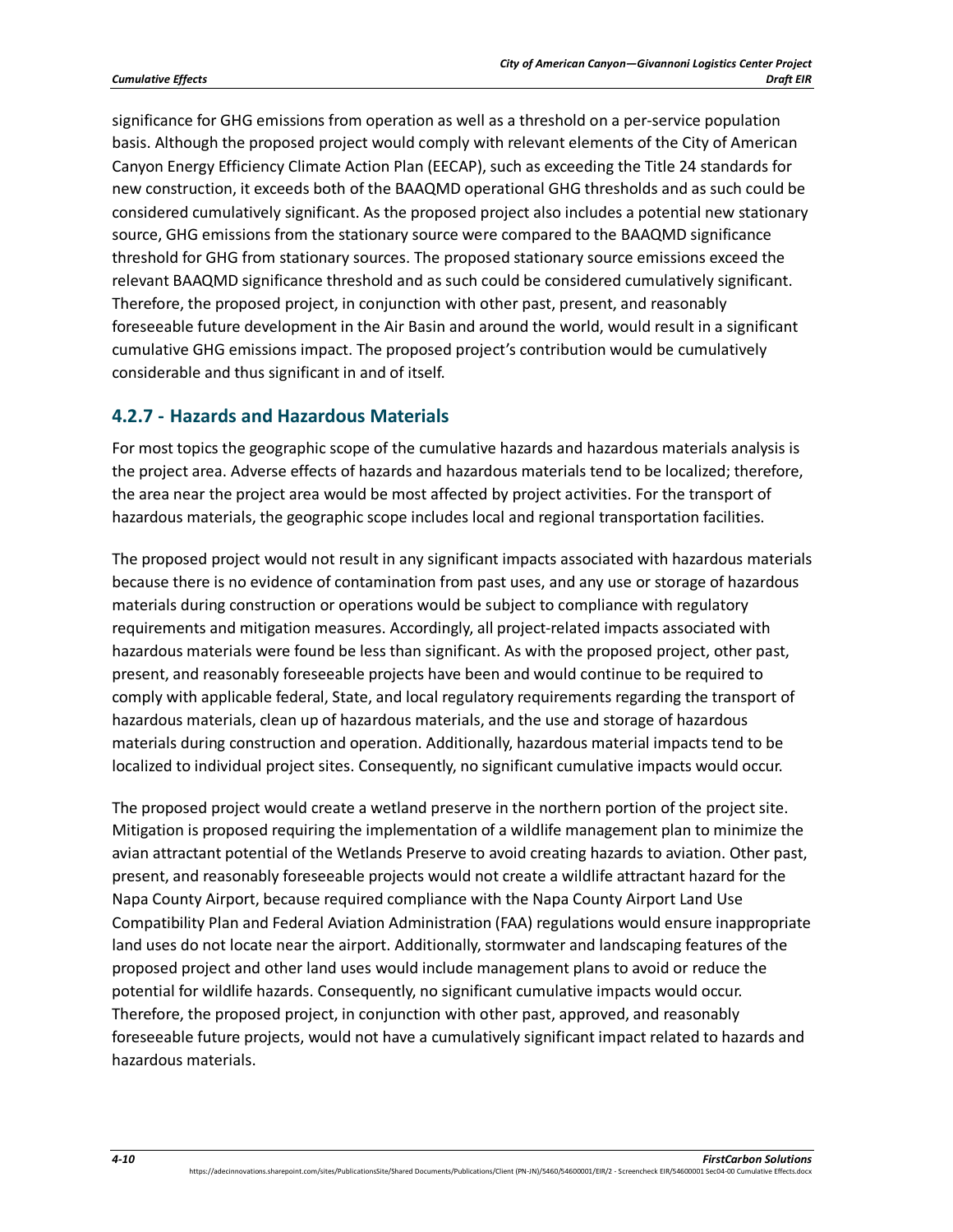# **4.2.8 - Hydrology and Water Quality**

The geographic scope of the cumulative hydrology and water quality analysis is the No Name Creek watershed, which generally encompasses the area within 0.5 mile of the project site. Hydrologic and water quality impacts tend to be localized to a watershed; therefore, the area within the No Name Creek watershed would be most affected by project activities.

The proposed project would involve short-term construction and long-term operational activities that would have the potential to degrade water quality in downstream water bodies. These activities are subject to regulatory requirements that would ensure no significant adverse impacts would occur. MM HYD-1a and MM HYD-1b would require implementation of various construction and operational water quality control measures that would prevent the release of pollutants into downstream waterways. These measures include preparation of a Stormwater Pollution Prevention Plan (SWPPP) in accordance with the requirements of the statewide Construction General Permit and compliance with the Municipal Regional Permit, including implementation of BMPs and Low Impact Development (LID) features.

Other past, present, and reasonably foreseeable projects that propose new development have been and would be required to implement similar mitigation measures in accordance with applicable laws and regulations. The combined implementation of construction and operation water quality control measures by other past, present, and reasonably foreseeable projects would avoid, or reduce to a less than significant level, any related cumulative impacts on downstream waterways including the Napa River.

All other project-related hydrology impacts were found to be less than significant and did not require mitigation (e.g., groundwater and drainage). Other past, present, and reasonably foreseeable projects that result in groundwater and drainage impacts have been and would be required to comply with applicable laws and regulations designed to protect groundwater resources and ensure adequate drainage facilities are provided for all projects and include facilities to prevent and reduce runoff from development sites.

Therefore, the proposed project, in conjunction with other past, present, and reasonably foreseeable planned and approved projects in the vicinity, would not have a cumulatively significant impact related to hydrology and water quality.

### **4.2.9 - Land Use**

The geographic scope of the cumulative land use analysis is the area within 1 mile of the project site. Existing development in this area is predominantly industrial uses, including the airport. Projects under construction include the Napa Logistics Park Project, which is approved for warehouse and other similar uses. Foreseeable future development in the area includes the Napa Airport Corporate Center and the Devlin Road Transfer Station Construction and Demolition Debris Facility.

The proposed project would be consistent with the American Canyon General Plan, American Canyon Zoning Ordinance, and the Napa County Airport Land Use Compatibility Plan because its proposed uses are allowed under these plans. The existing uses in the area are generally industrial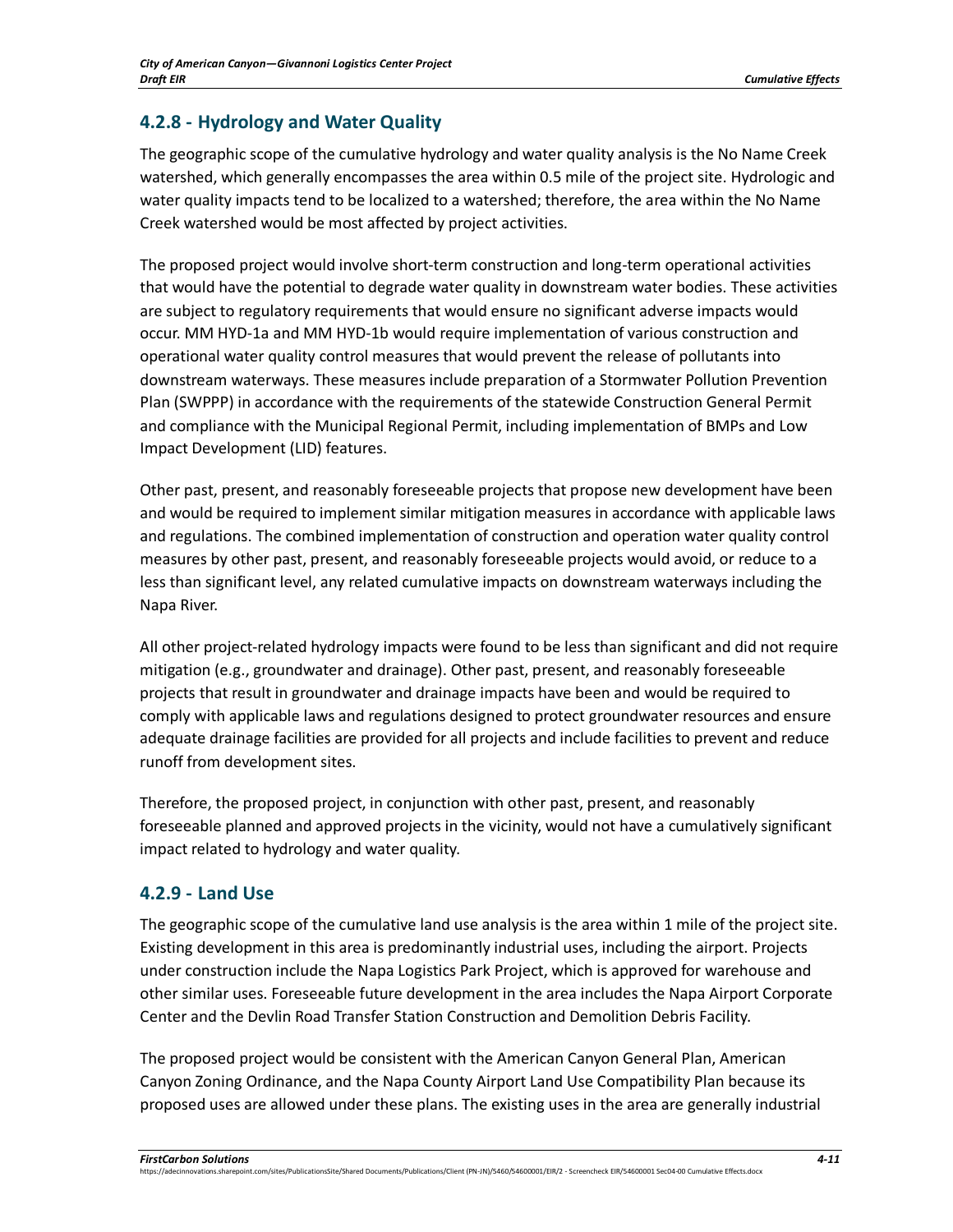and related compatible uses. Projects under consideration in the area and reasonably foreseeable future projects would be required to be consistent with the General Plan, the City's Zoning Ordinance, and the Airport Land Use Compatibility Plan. Additionally, the proposed project and other nearby development would be and have been required to implement wildlife management plans to ensure compatibility with airport operations. Consequently, the proposed project, in conjunction with past, present, and reasonably foreseeable development, would not result in a cumulatively significant land use impact.

#### **4.2.10 - Noise**

The geographic scope of the cumulative noise analysis is the project vicinity, including surrounding sensitive receptors. Noise impacts tend to be localized; therefore, the area near the project site (approximately 0.25 mile) would be the area most affected by project activities. Furthermore, given the properties and the distance between other past, present, and reasonably foreseeable development projects (more than 0.5 mile away), project-related noise would not combine with other sources further away.

The proposed project's construction noise levels may cause a temporary substantial increase in noise levels at nearby receptors. Mitigation is proposed that would require implementation of construction noise attenuation measures to reduce noise levels. Other projects in the project vicinity that could be under construction at the same time as the proposed project (such as Napa Logistics Park Phase 1 and Napa Corporate Center) could combine to expose nearby sensitive receptors to excessive construction noise from trucks and equipment. However, because noise is a localized phenomenon, the properties of noise are not additive, construction activities on these projects may not overlap, and all projects would be subject to the City's noise ordinance requirements and mitigation measures, the proposed project, together with other past, present, and probable future projects, would not result in cumulatively significant construction noise impacts.

The proposed project's construction and operational vibration levels would not exceed annoyance thresholds. Because vibration is a highly localized phenomenon, there would be no possibility for vibration associated with the proposed project to combine with vibration from other projects because of their distances from the project site. Therefore, the proposed project, together with other past, present, and probable future projects, would not result in cumulatively significant vibration impacts.

As discussed in Section 3.9, Noise, after mitigation, the proposed project's vehicular trips would not make a substantial incremental contribution to ambient noise levels under baseline-with-project and future-with-project conditions. These noise levels account for existing vehicle trips as well as vehicle trips from future projects. Furthermore, the proposed project's contribution to vehicular noise levels would not exceed the applicable thresholds of significance, which take into account existing noise levels as well as noise from trips associated with other planned or approved projects. Finally, because most of the other projects included within the scope of the transportation analysis are more than 1 mile from the project site, cumulative vehicular trips would be unlikely to add to roadway noise levels in the project vicinity. Thus, the proposed project would not combine with other projects to cause a cumulatively significant increase in ambient roadway noise.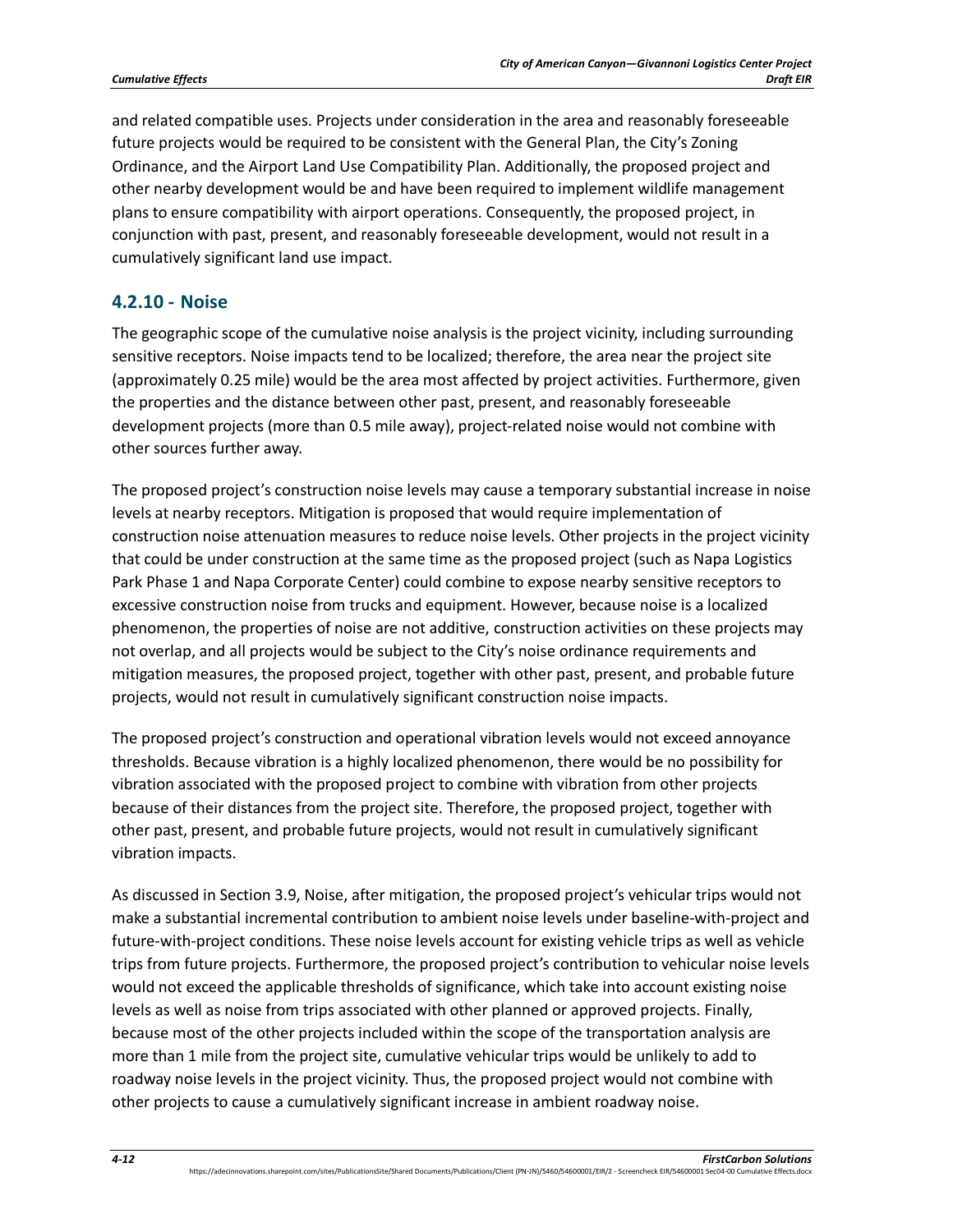### **4.2.11 - Public Services and Utilities**

The geographic scope of the cumulative public services analysis is the service area of each of the providers serving the proposed project. Because of differences in the nature of the public service and utility topical areas, they are discussed separately.

#### **Fire Protection and Emergency Medical Services**

The geographic scope of the cumulative fire protection and emergency medical services analysis is the American Canyon Fire Protection District service area, which consists of the American Canyon city limits.

The proposed project would result in the development of 2.4 million square feet of high-cube warehouse on the project site. The project site is located within 3.1 miles of the nearest fire station and is within an acceptable response time for fire protection (5 minutes or less). As such, the proposed project would not create a need for new or expanded fire protection facilities and would not result in a physical impact on the environment. Additionally, the proposed project would comply with all applicable requirements of the California Fire Code, including provision of adequate emergency access points, and it would be accessible to fire apparatus. Other past, present, and reasonably foreseeable development projects in the Fire District service area have been and would be reviewed for impacts on fire protection and emergency medical services and have been and would be required to address any potential impact with mitigation. Additionally, the Fire District plans for service needs consistent with existing demands and growth anticipated in the City planning documents. Therefore, the proposed project, in conjunction with other past, present, and reasonably foreseeable development, would not have a cumulatively significant impact related to fire protection and emergency medical services.

### **Police Protection**

The geographic scope of the cumulative police protection analysis is the service area of the American Canyon Police Department, which consists of the American Canyon city limits.

The proposed project and other past, present, and reasonably foreseeable projects in the police service area have been and would continue to be reviewed for impacts on police services and also have been and would continue to be required to address any potential impact with mitigation. Additionally, the police department plans for service needs consistent with existing demands and growth anticipated in the City planning documents. Therefore, the proposed project, in conjunction with other past, present, and reasonably foreseeable development, would not have a cumulatively significant impact related to police protection.

# **4.2.12 - Transportation**

The geographic scope of the cumulative transportation analysis is on the nine-county San Francisco Bay Area region. VMT is evaluated and regulated at a regional level and, thus, the San Francisco Bay Area region is an appropriate geographical area.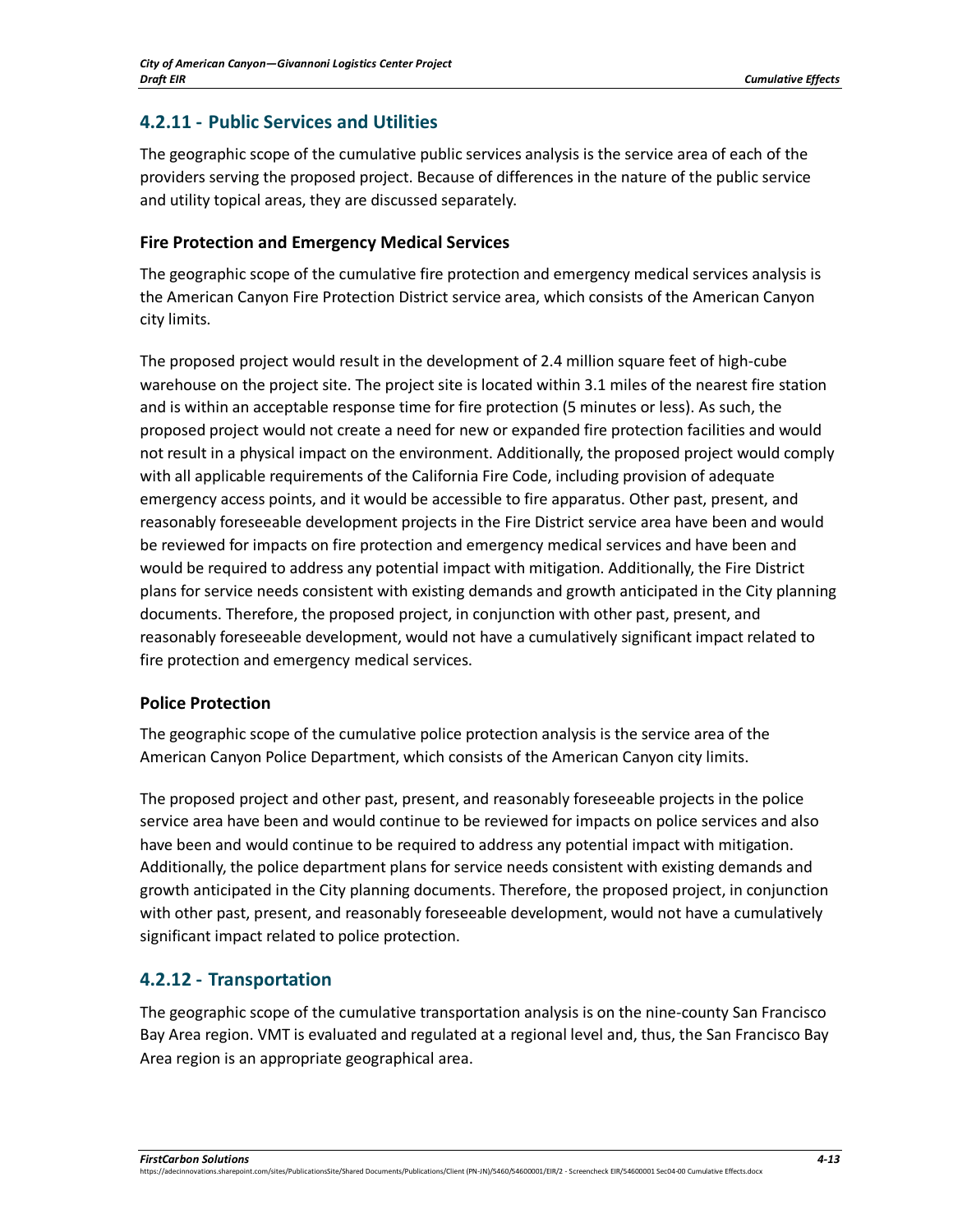Impact TRANS-1 concluded that the proposed project would not have a significant impact on the circulation system and, therefore, no mitigation would be necessary. As such, the proposed project would not have a cumulative considerable contribution in this regard. Impact TRANS-2 concluded that the proposed project would not have a significant impact on VMT because the proposed project would have a VMT rate of 16.24, well below the regional average of 23.00. As such, the proposed project would not have a cumulative considerable contribution in VMT.

With respect to Impact TRANS-3, the potential hazards from design features or incompatible uses are project site specific (e.g., site access, sight distance, etc.) and would not combine with other projects. The proposed project and other past, present, and reasonably foreseeable future projects have complied and must comply with local, standard requirements for transportation-related design features specifically adopted to avoid and reduce hazards from project design or the location of incompatible uses, thereby reducing the potential for significant cumulative impacts to less than significant levels. Therefore, no significant adverse cumulative impacts would result from the proposed project combined with past, present, and probable future projects.

With respect to Impact TRANS-4, the provision of adequate emergency access is site specific and would not combine with other projects. The proposed project and other past, present, and reasonably foreseeable future projects must comply with local, standard requirements for adequate emergency access specifically adopted to avoid or reduce the potential for inadequate access. Furthermore, the proposed project and other projects would not have significant impacts on the performance of the study intersections and, therefore, it can be inferred that it would also not impair emergency response to the project vicinity. Therefore, no significant adverse cumulative impacts would result.

#### **4.2.13 - Utilities and Service Systems**

#### **Water**

The geographic scope of the cumulative potable water analysis is the City of American Canyon Public Works Department service area, which encompasses the American Canyon city limits.

The proposed project's estimated demand is 23.9 acre-feet of potable water and 82.1 acre-feet of recycled water annually. The City of American Canyon 2015 Urban Water Management Plan (2015 UWMP) indicates that potable water demand and supplies would total 3,350 acre-feet and recycled water demand and supply would total 1,146 acre-feet in 2025. The proposed project's demands would represent less than 1 percent of potable water supplies and 7 percent of recycled water supplies. Furthermore, the City of American Canyon's 2015 UWMP estimates that sufficient water is available to meet the needs of the service area through the year 2040, which accounts for the City of American Canyon's long-term growth assumptions. The City has adopted the Zero Water Footprint Policy that requires all new development to completely offset its potable water demand. This is accomplished by means including, but not limited to: replacing existing potable water use with recycled water use; securing new water supplies; or repairing infrastructure to eliminate existing losses of potable water. The proposed project is required to comply with this policy, as would other projects listed in Table 4-1 that are served by the City of American Canyon's Water District.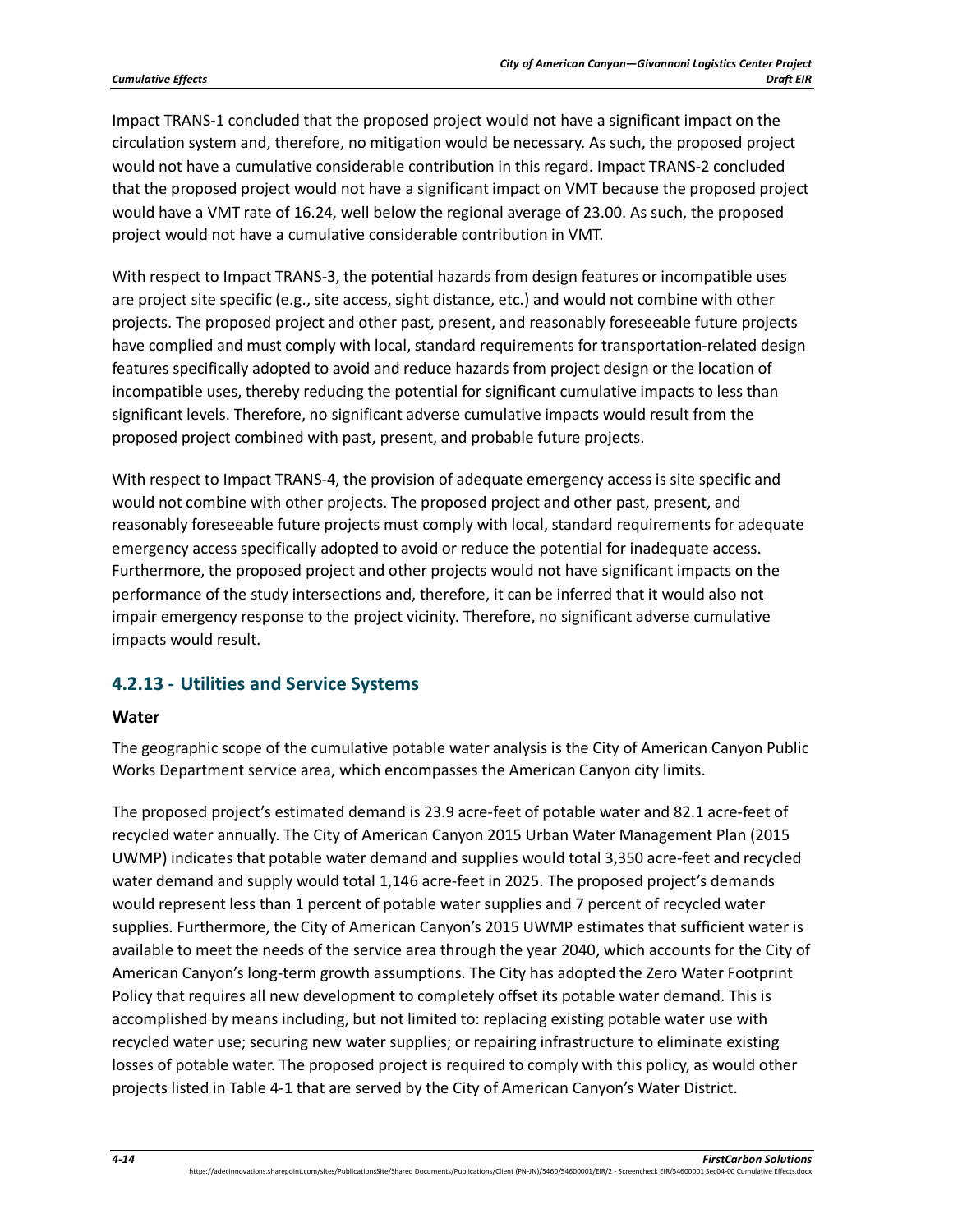For those projects that are located within the City's water service area and areas in the County that were included in the original water district service area, the 2015 UWMP anticipates adequate water supplies for all water year scenarios through 2040. These projects also would be required to demonstrate that they would be served with potable water service as a standard requirement of the development review process, and these projects may be required to implement water conservation measures and to meet the requirements of the Zero Water Footprint Policy. Furthermore, the proposed project does not require any off-site water facilities to be constructed and expanded and, thus, would not result in physical impacts on the environment from such activities. Therefore, the proposed project, in conjunction with other past, present, and reasonably foreseeable projects, would not have a cumulatively significant impact related to potable water supply.

#### **Wastewater**

The geographic scope of the cumulative wastewater analysis is the American Canyon Wastewater Treatment Plant service area, which encompasses the American Canyon city limits and areas within the Napa County Airport Industrial Park south of Fagan Creek.

The treatment plant has an existing design capacity of 2.5 million gallons per day (mgd) and the City has plans to increase it to 4.0 mgd over time. All future projects that are tributary to the American Canyon Wastewater Treatment Plant would be required to demonstrate that sewer service is available to ensure that adequate sanitation can be provided. The proposed project is estimated to generate 402,500 gallons of wastewater on a daily basis (0.41 mgd) at buildout. The proposed project's estimated wastewater generation of 0.41 mgd per day would represent 10 percent of the average daily flow treated by the expanded Wastewater Treatment Plant.

The sewer flows assumed from the proposed project are significantly less than anticipated for industrial projects in previous City planning documents. The lower sewer flows are a direct result of the conservation activities that reduce water use and, in turn, reduce sewer flows. The original planning documents were drafted prior to the State passing all the conservations laws (2008-2010) and before the City defined the Zero Water Footprint Policy. Thus, conservation is the main reason for reduced sewer flows estimated in previous planning documents. The City has verified that the treatment plant has enough capacity to serve the planned development for Phases 1 and 2 of the proposed project, along with other projects that would be tributary to the Wastewater Treatment Plant. Therefore, the proposed project, in conjunction with other past, present, and reasonably foreseeable projects, would not have a cumulatively significant impact related to wastewater.

#### **Storm Drainage**

The City of American Canyon Public Works Department oversees municipal storm drainage within the American Canyon city limits. The municipal storm drainage system consists of ditches, inlets, basins, and underground piping that ultimately discharges flows into the Napa River. The City maintains a Storm Drainage Master Plan and engineering standards that guide development of the municipal storm drainage system.

All future development projects in the City are required to provide storm drainage facilities that collect and detain stormwater. The storm drainage facility shall include provisions for future